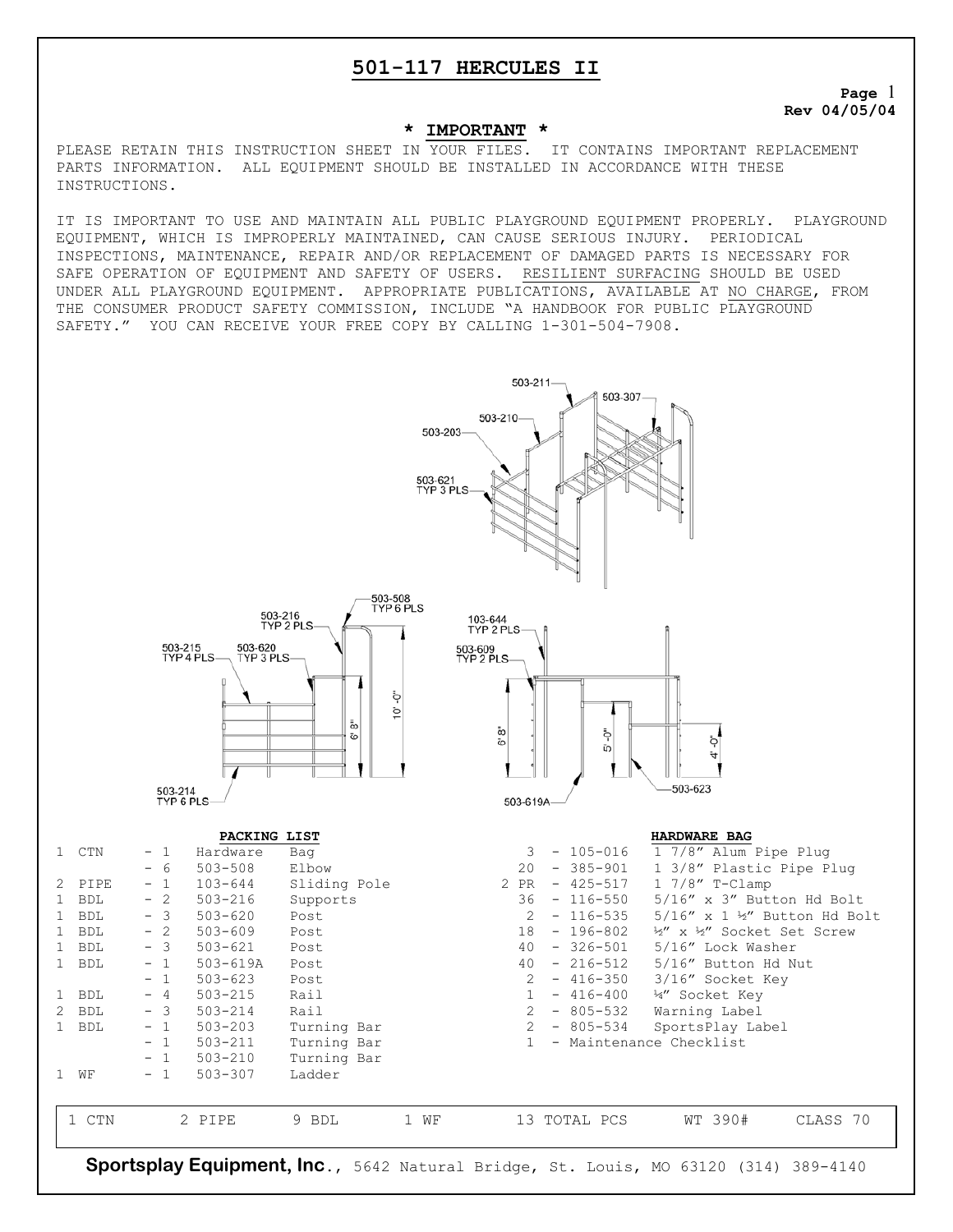#### **Page** 2 **Rev 04/05/04**

### **GENERAL USE/FALL ZONE & FOOTING RECOMMENDATIONS**

STATIONARY & PORTABLE EQUIPMENT – USE/FALL ZONES SHOULD EXTEND A MINIMUM OF 6 FEET IN ALL DIRECTIONS FROM THE PERIMETER OF THE EQUIPMENT GROUND SPACE. THIS AREA SHOULD BE COVERED WITH THE REQUIRED AMOUNT OF RESILIENT SAFETY SURFACING MATERIAL. FOR SOME EQUIPMENT – USE/FALL ZONES CAN OVERLAP. SEE CONSUMER PRODUCT SAFETY COMMISSION GUIDELINES. DIAMETER & DEPTH OF FOOTING ILLUSTRATED ARE SATISFACTORY IN MOST APPLICATIONS FOR PIPE SIZES UP TO 2 3/8" DIAMETER. VARYING SOIL & CLIMATIC CONDITIONS MAY REQUIRE DEEPER & HEAVIER FOOTINGS IN SOME AREAS. CHECK LOCAL BUILDING CODES.

DETAIL: Permanent Installation Suggested Bracing Method Upright



\* If resilient surfacing is to be less than 12", then additional pipe should be put in concrete to maintain proper finish grade for equipment.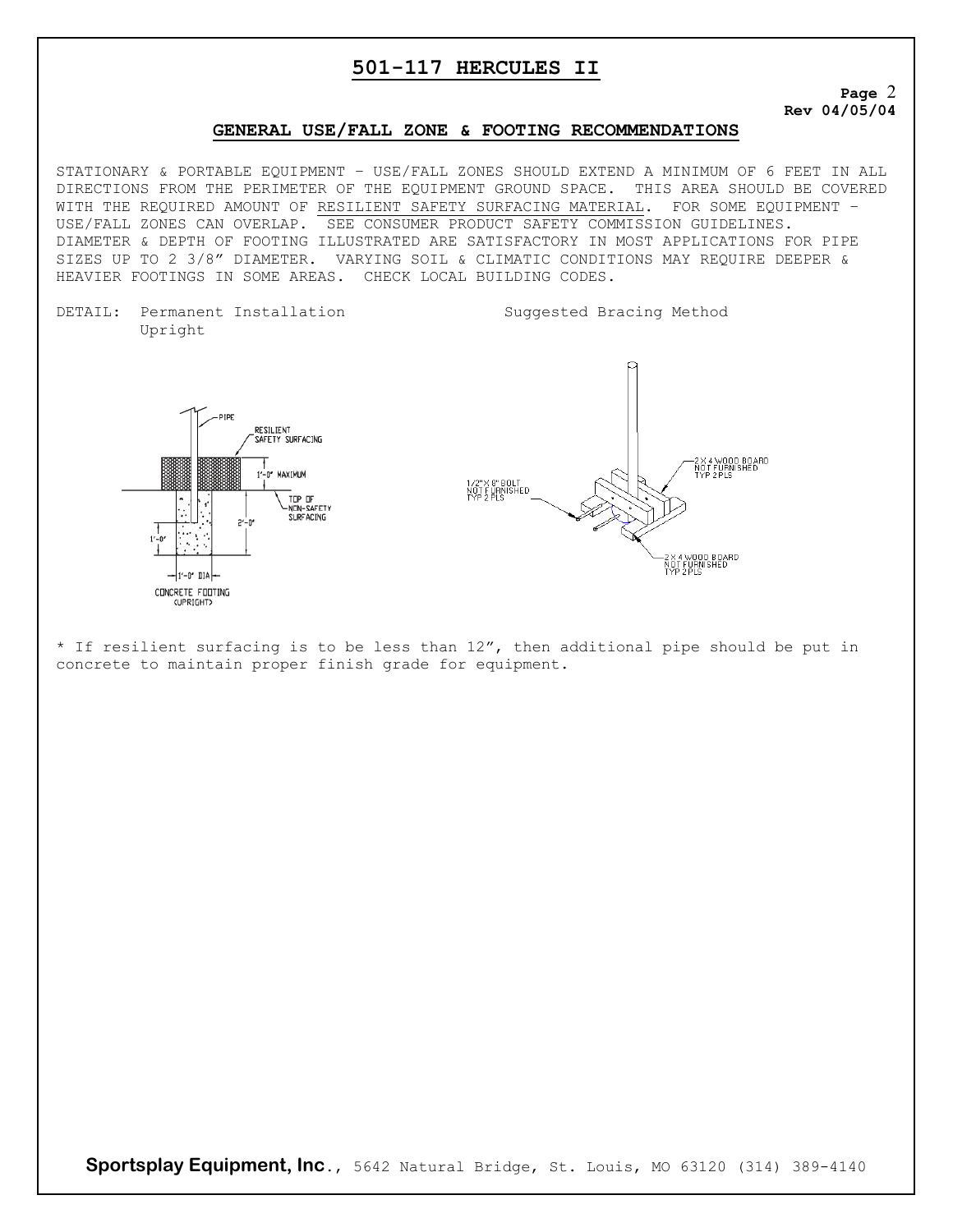**Page** 3 **Rev 04/05/04** 

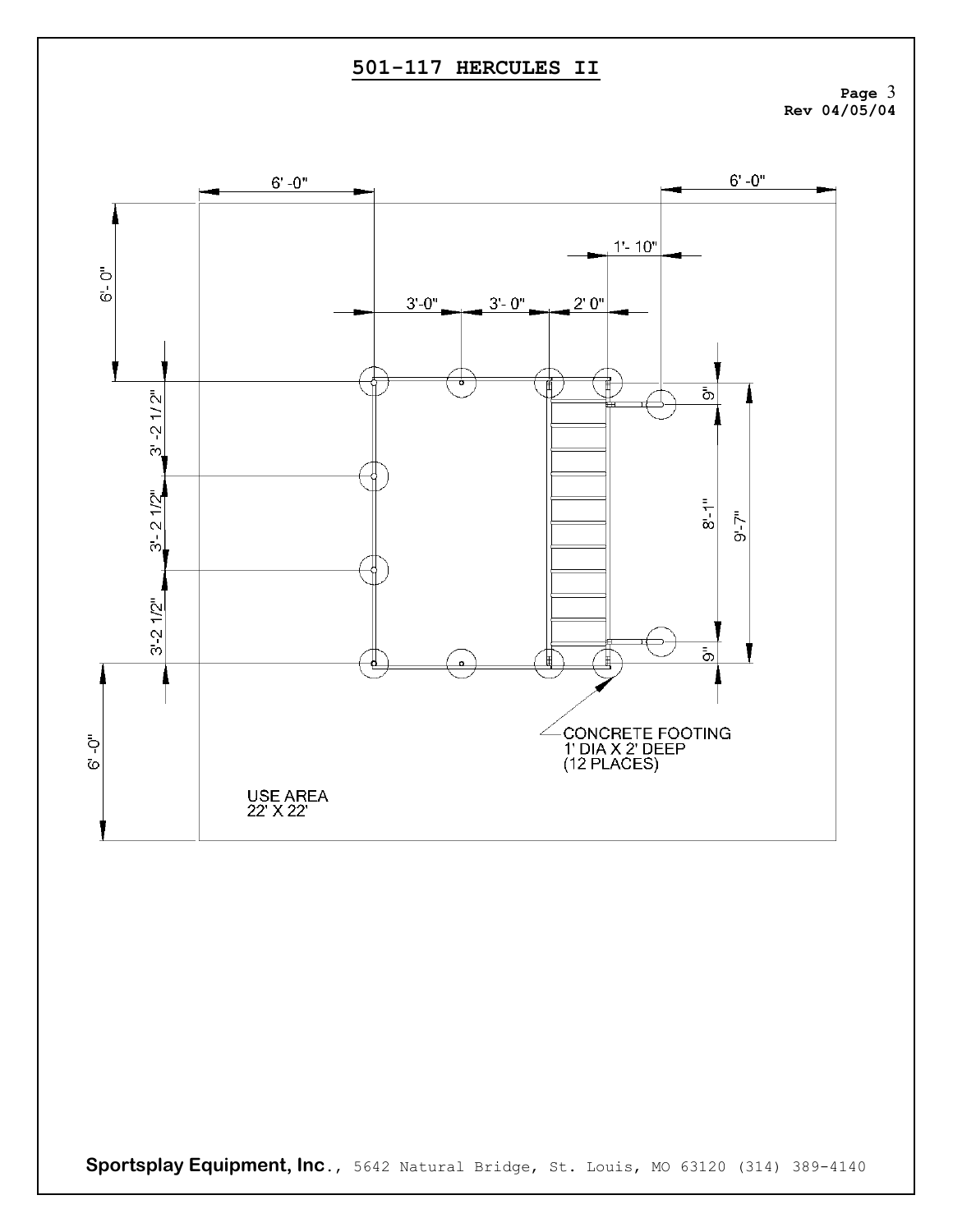#### **GENERAL ASSEMBLY INSTRUCTIONS:**

Check all the parts and hardware with the packing list to be sure you have received everything needed to assemble this product. CONTACT YOUR LOCAL DISTRIBUTOR WITH NOTIFICATION OF ANY MISSING OR DAMAGED PARTS. Contact must be made within ten days of receipt of your order. Only hand-tighten nuts & bolts on initial assembly. Final tightening should be done EVENLY after final assembly when unit has been plumbed & leveled. After assembly is complete, ANY ENDS OF BOLTS PROTRUDING BEYOND NUTS SHOULD BE CUT OFF AND/OR PEENED OVER TO REMOVE ANY SHARP EDGES. Go over entire unit to file smooth any sharp edges or projections that may have been caused by rough handling in shipping or

installation. T-Clamps are designed for both one and two bolt connections. In many

On products with platforms install  $1 - 2$  degrees off level to facilitate water drainage.

### **GENERAL MAINTENANCE INSTRUCTIONS:**

Check MONTHLY for loose bolts, damaged or broken parts. Tighten and/or replace immediately.

situations only one bolt is required. See specific assembly instructions.

#### **SPECIFIC ASSEMBLY INSTRUCTIONS:**

| NOTE:        | All threaded ends of bolts protruding beyond nuts must be cut off and/or<br>peened to eliminate sharp edges. No more than two threads should extend                                                                                                                                                                                                                        |  |  |  |  |  |
|--------------|----------------------------------------------------------------------------------------------------------------------------------------------------------------------------------------------------------------------------------------------------------------------------------------------------------------------------------------------------------------------------|--|--|--|--|--|
|              | beyond face of nut. All washers, "T" nuts, and other fastener hardware used<br>on round pipe or tubing must be hammered down to conform to the curved                                                                                                                                                                                                                      |  |  |  |  |  |
|              | underlying surface to eliminate catch points.                                                                                                                                                                                                                                                                                                                              |  |  |  |  |  |
| STEP $#1$ :  | Mark & dig footing holes per drawing on PAGE #3.                                                                                                                                                                                                                                                                                                                           |  |  |  |  |  |
| STEP #2:     | Assemble Horizontal Ladder portion of unit per DETAIL C page 6. Brace in                                                                                                                                                                                                                                                                                                   |  |  |  |  |  |
|              | footing holes so that end of pipe is 24" below intended level of resilient<br>surfacing.                                                                                                                                                                                                                                                                                   |  |  |  |  |  |
| STEP #3:     | Brace & slide Support Posts (503-621 & 1 - 503-620) in footing holes.                                                                                                                                                                                                                                                                                                      |  |  |  |  |  |
|              | Attach (3) long Side Rails (503-214) to each side. SEE DETAIL A page 5.                                                                                                                                                                                                                                                                                                    |  |  |  |  |  |
| STEP #4:     | Brace Turning Bar Posts (503-211 & 503-619A) in footing holes per drawing on<br>PAGE #3.                                                                                                                                                                                                                                                                                   |  |  |  |  |  |
| STEP #5:     | High Turning Bar (503-211) height is fixed. Other two Turning Bar Heights<br>can be adjusted downward from the recommended $5'-0''$ & $4'-0''$ heights. Slide<br>Turning Bar (503-203) over posts & position to desired height. If the<br>Turning Bar (503-210) height is to be lowered cut off desired amount from<br>the top of the Post (503-623). SEE DETAIL B page 5. |  |  |  |  |  |
| STEP #6:     | Position Turning Bar (503-210), then Turning Bar (503-211) per DETAIL B.                                                                                                                                                                                                                                                                                                   |  |  |  |  |  |
| STEP #7:     | Attach (2) short Side Rails (503-215) to each side.                                                                                                                                                                                                                                                                                                                        |  |  |  |  |  |
| STEP #8:     | Assemble & attach Slide Poles per drawing on PAGE #3. SEE DETAILS C & D<br>page 6. Brace in footing holes.                                                                                                                                                                                                                                                                 |  |  |  |  |  |
| STEP #9:     | Drive Aluminum Pipe Plugs into tops of Posts (503-621) & Black Plastic Pipe<br>Plugs into open ends of Side Rails. File off any metal shavings due to the<br>result of driving Aluminum Pipe Plugs.                                                                                                                                                                        |  |  |  |  |  |
| STEP #10:    | Plumb & level. Tighten all nuts & bolts so that lock washers are flat.<br>Pour Concrete. Wait 48 hours before removing braces, installing Resilient<br>Surfacing & using equipment.                                                                                                                                                                                        |  |  |  |  |  |
| STEP $#11$ : | Attach Warning Label and Manufacturer's Identification Label to a clean<br>surface. The Labels should be attached in a location where they are clearly<br>visible and legible and away from normal hand and foot placement areas.<br>The<br>Labels must be replaced if they become illegible, destroyed or removed.<br>Contact your distributor for replacement labels.    |  |  |  |  |  |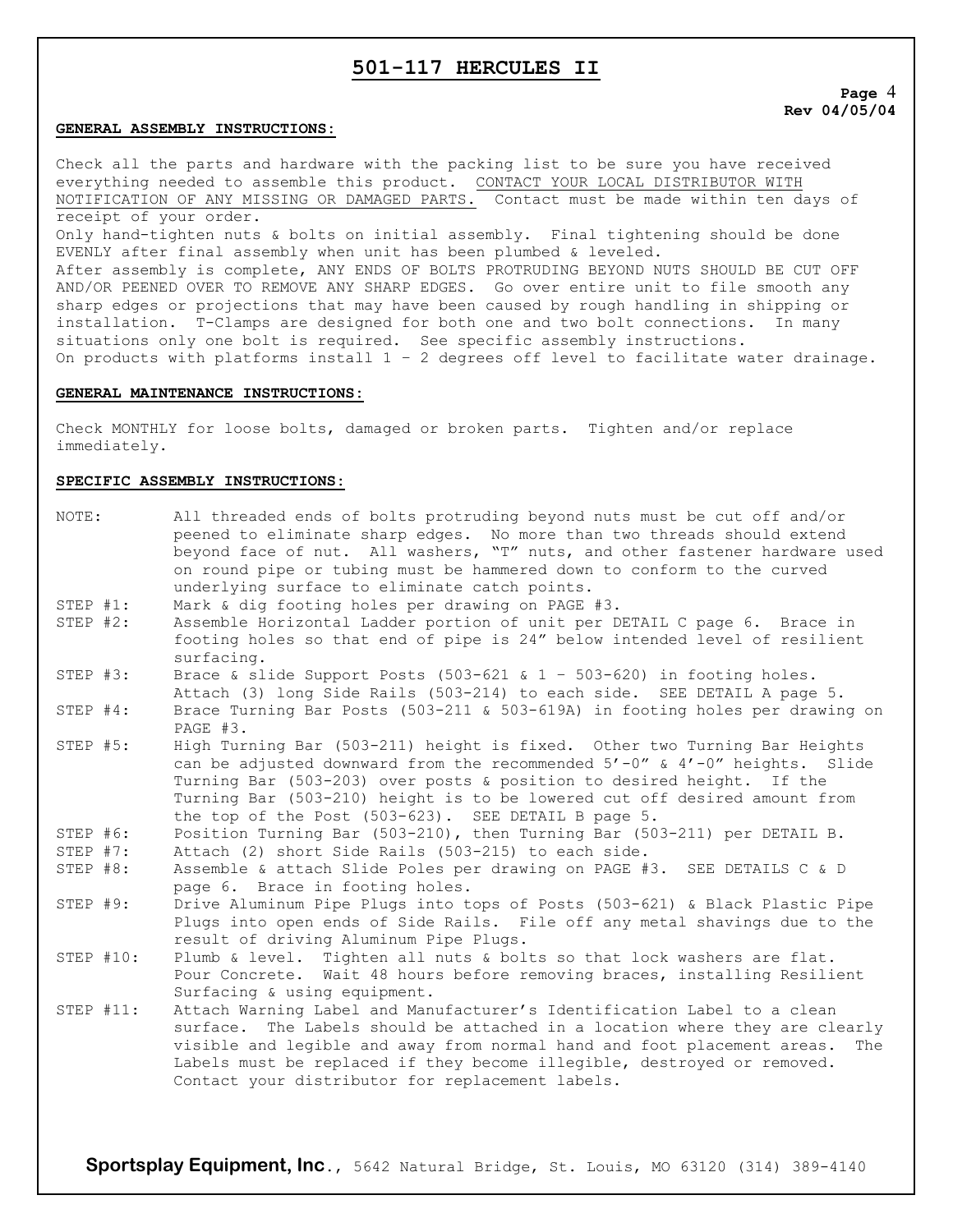**Page** 5 **Rev 04/05/04** 

## DETAIL A

Attach rails 503-214 and 503-215 to posts, 503-621, 503-624, 503- 620 and 503-609 using the hardware listed (36 places). Insert pipe plugs 385-901 per locations given (20 places) Insert pipe plugs 105-016 In the top of the 503-621 posts (3 places)





## DETAIL B

Attach turning bars 503-203, 503-211 and 503-212 at respective locations and height given on sheet 5 of this document. When each turning bar is in position use 416-400 ¼" socket key to hand tighten 196-803 socket set screws (4 places)



**DETAIL B** 501-117